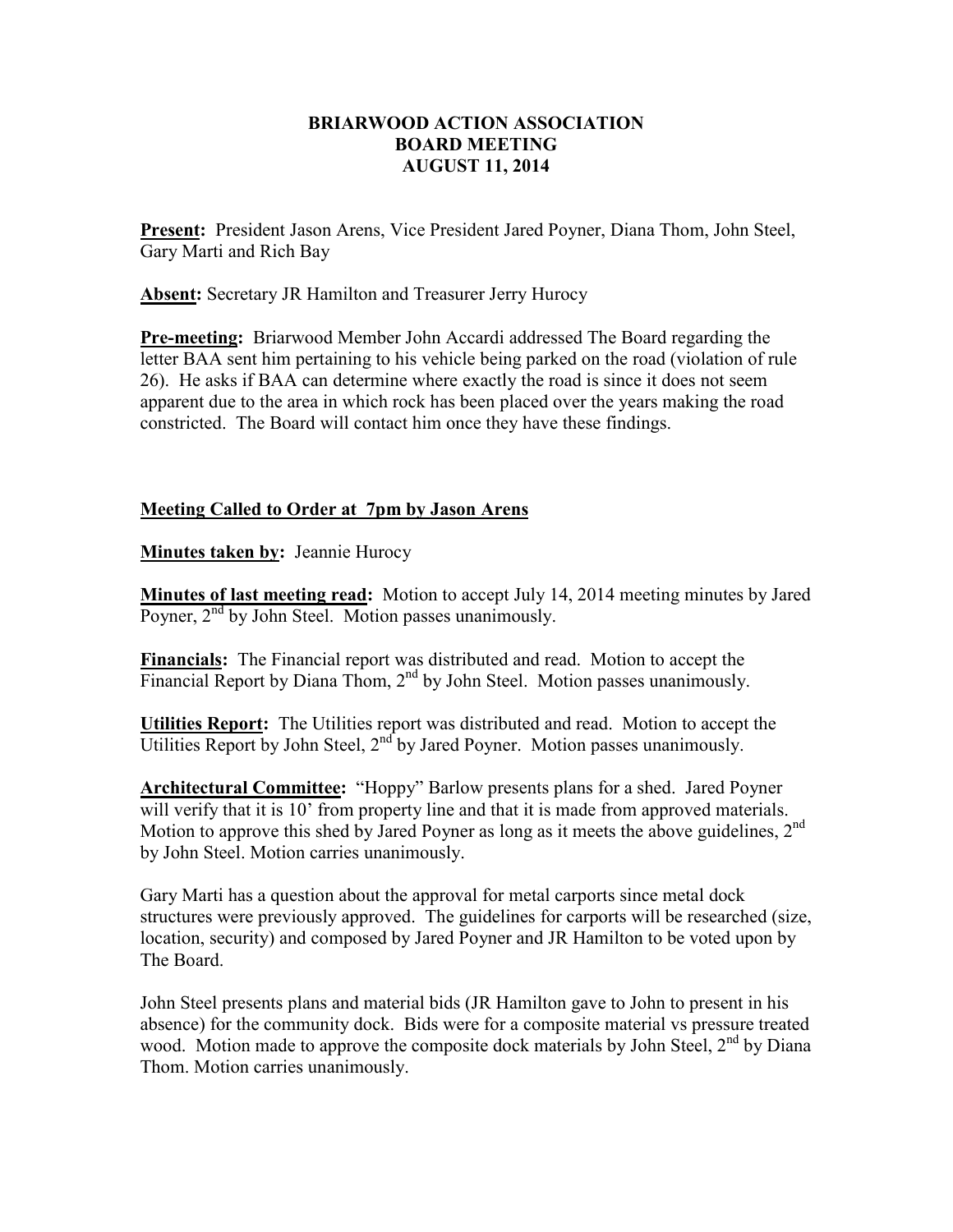The Board discussed placing a sign on the community dock once it is built stating, "NO SWIMMING, JUMPING OR DIVING IN DOCK AREA". Jerry Hurocy will order the sign.

John Steel submits plans for a new dock. Motion to approve proposed dock by Jared Poyner,  $2<sup>nd</sup>$  by Gary Marti. Motion carries unanimously.

**Dams Report:** Ron Ramsey has been marking the muskrat holes. The Board discussed using Bentonite to repair on our own vs hiring mudjacker. John Steel will research Bentonite. Discussed using rock to deter muskrats and determined that it would be extremely costly to do so over the length of the dams.

**Lake and Beach Report:** Nothing to report.

**Security Report:** Nothing to report.

**Rules and Regulations:** Nothing to report.

**Website:** Nothing to report.

**Roads:** JR Hamilton will order the rock needed to repair the wash out area in front of Rich Bay's house.

Nick Faust needs an area ditched out in front of his house to ensure proper drainage. Gary Marti will contact Chad Queen for the washout repair in front of Rich Bay's house and also have Chad Queen ditch out the area at Faust's.

Gary Marti proposes having construction vehicles using a construction entrance to keep the heavy trucks from using Lakeshore Drive. Rich Bay states a road can possibly be cut from near the patio lots to Stonehouse Rd. This will be tabled until next month and discussed then

Gary Marti will acquire bids for snowplowing.

**Park and Entrance:** Nothing to report

**The Board went into Closed Session to discuss Legal, Lots and Back Dues.** 

**The Board returned to Open Session.** 

**Old Business:** No old business.